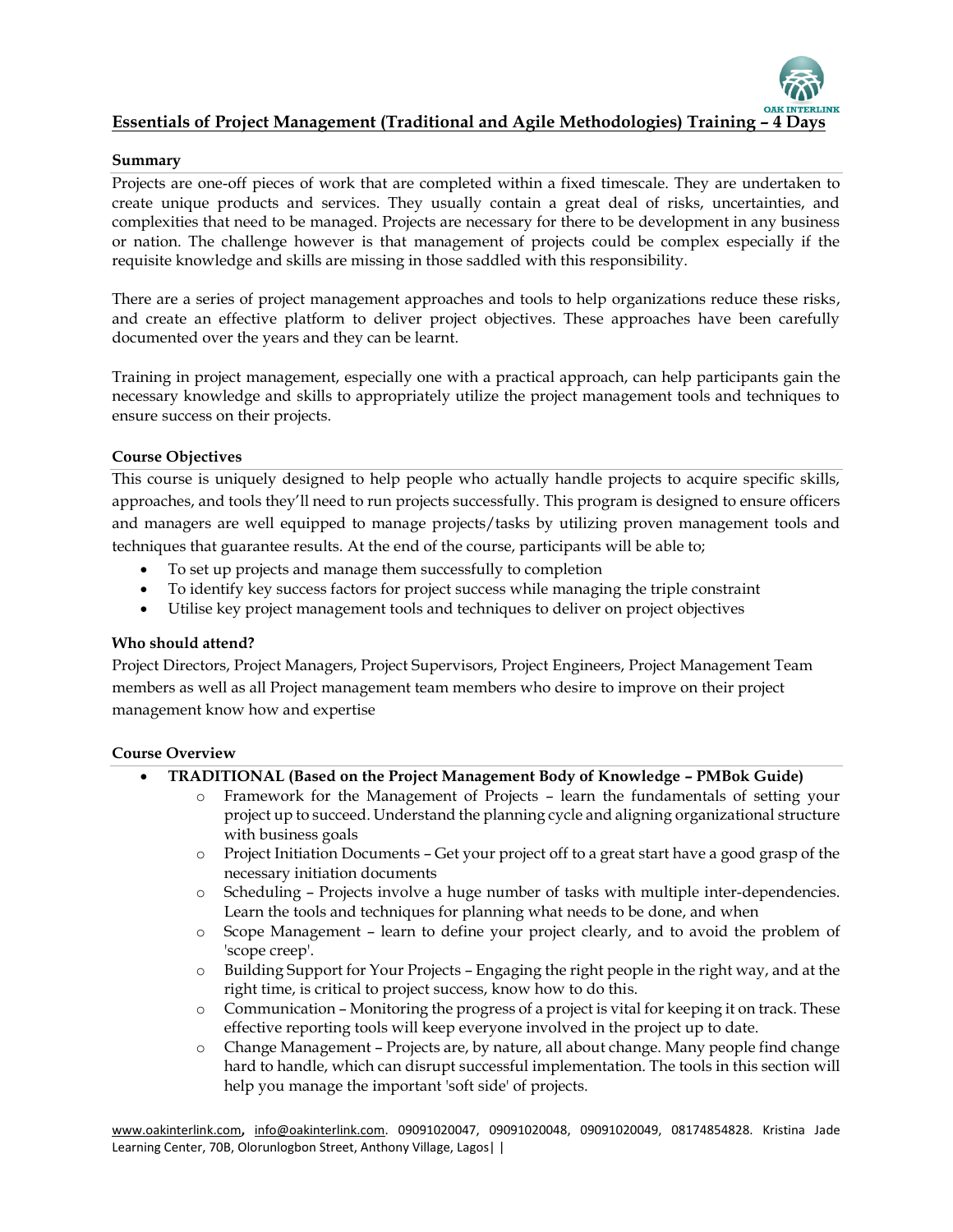

- **OF [Request for Proposal \(RFP\) Documents](http://www.mindtools.com/pages/article/newPPM_79.htm) Get better terms with a competitive bidding** process.
- o [Risk Impact/Probability Chart](http://www.mindtools.com/pages/article/newPPM_78.htm) Learn how to prioritize risks on your small and large projects

# **AGILE (Based on the Agile Scrum Guide)**

- o Agile project management has become an increasingly powerful and popular manner to develop new or improved products, services, or results in a variety of fields such as software development, engineering, product development, pharmaceuticals, and process improvement. In environments with moderate uncertainty (for example, changing customer needs or unknown root cause), agile project management has been found to produce higher customer satisfaction in less time compared to more traditional, plandriven project management methodologies. This course provides both the practice and the theory of planning and managing agile projects focusing on the **Scrum** methodology. It provides both the agile knowledge and skills necessary for scrum masters (coaches), product owners (customers), and team members to succeed. Areas to consider include;
- o [Understanding and Applying the Scrum Framework](https://www.scrum.org/professional-scrum-competencies/understanding-and-applying-scrum-framework)
	- Empiricism
	- Scrum Values
	- Roles
	- Events
	- Artifacts
	- Done
	- Self-Organizing Teams

# **OPTION 1 – Course in Lagos at OAK Interlink Facility or ONLINE**

## **Venue and Fees**

- Course Venue OAK Interlink Training Facility in Lagos, Nigeria
- Course Fees **120,000** Naira/participant
- This fee covers:
	- o Training materials,
	- o Tea break and lunch,
	- o Certificate
	- o *Optional Scrum Master Certification from our certification partners at only – N50,000 naira/participant.*

## **OPTION 2 – Course in Lagos at Client Venue**

## **Venue and Fees**

- Course Venue Client Facility
- Course Fees **Negotiable**
- This fee covers:
	- o Training materials,
	- o Certificate
	- o *Optional Scrum Master Certification from our certification partners at only – N50,000 naira/participant.*
- **Client will bear cost of venue, tea break and lunch for all participants and facilitators.**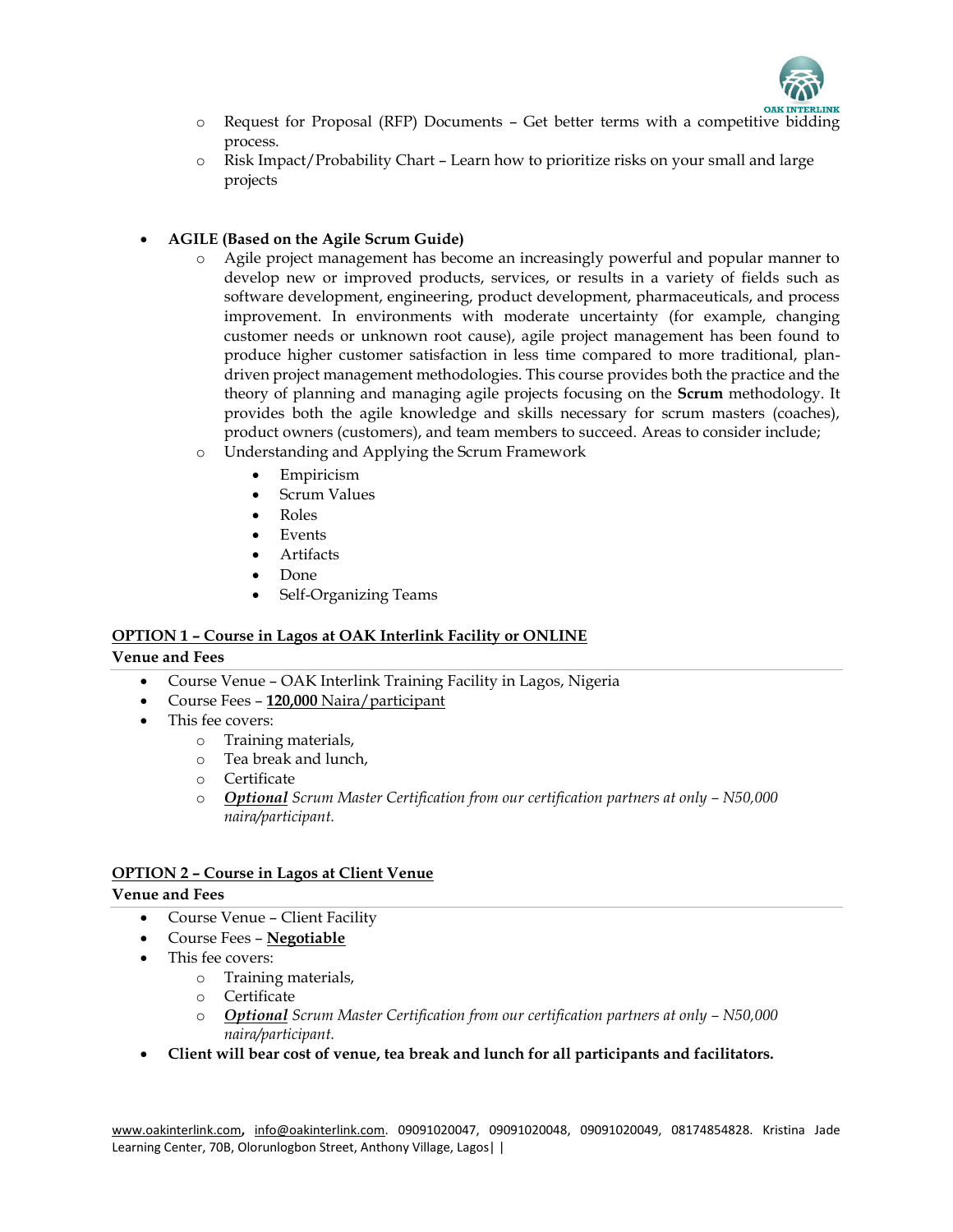

#### **Educational approach**

- The programs will be conducted through lectures, video sessions, role plays, class discussions, and case studies.
- Formative and Summative assessment will be conducted in the course of the training
- Sessions of lectures illustrated with examples based on real cases. Practical exercises based on case study including role playing and oral presentations
- The learning will have four fundamental principles which will be:
	- **Highly engaging** (methods that talk to the 'head and heart')
	- **Interactive** (mix of experience, discussion and practice)
	- **Innovative** (latest thinking & tools) and
	- **Encourage participation** (a 'Socratic' learning methodology applied) so that delegates take ownership of their own development and future behaviour.



#### **Facilitator Profile – Oluseye Kolawole; PMP, Prince 2 Practitioner, Professional Scrum Master**

Oluseye has over 20 years hands on experience working on and leading multidisciplinary projects in the Telecommunications, Financial, Manufacturing, Construction and Oil & Gas sectors of the economy. A certified PECB (Canada), PTLLS (UK), IASP (USA) and ITF (Nigeria) Trainer, Seye has keen interest and expertise in Business Process Improvement, Health Safety and Environment, Project Management, Risk Management as well as Quality Management.

Seye is a Certified Project Manager (PMP), Prince 2 Practitioner, Professional Scrum Master, Certified Lead Risk Manager, Certified Six Sigma Green Belt, NEBOSH IGC holder, IASP Certified Safety Manager/Trainer, just to mention a few. He is a graduate of Chemical Engineering, University of Lagos and has a Shell Special Intensive Training Program Certificate in Oil & Gas Engineering from the Robert Gordon University, Aberdeen, Scotland. He is an alumnus of the Lagos Business School Owner Manager Program (OMP)



He has facilitated Project Management, HSE, Risk Management, Improvement courses for a host of top indigenous organizations, multinationals and government institutions some of which are Ekiti State

[www.oakinterlink.com](http://www.oakinterlink.com/)**,** [info@oakinterlink.com.](mailto:info@oakinterlink.com) 09091020047, 09091020048, 09091020049, 08174854828. Kristina Jade Learning Center, 70B, Olorunlogbon Street, Anthony Village, Lagos | |